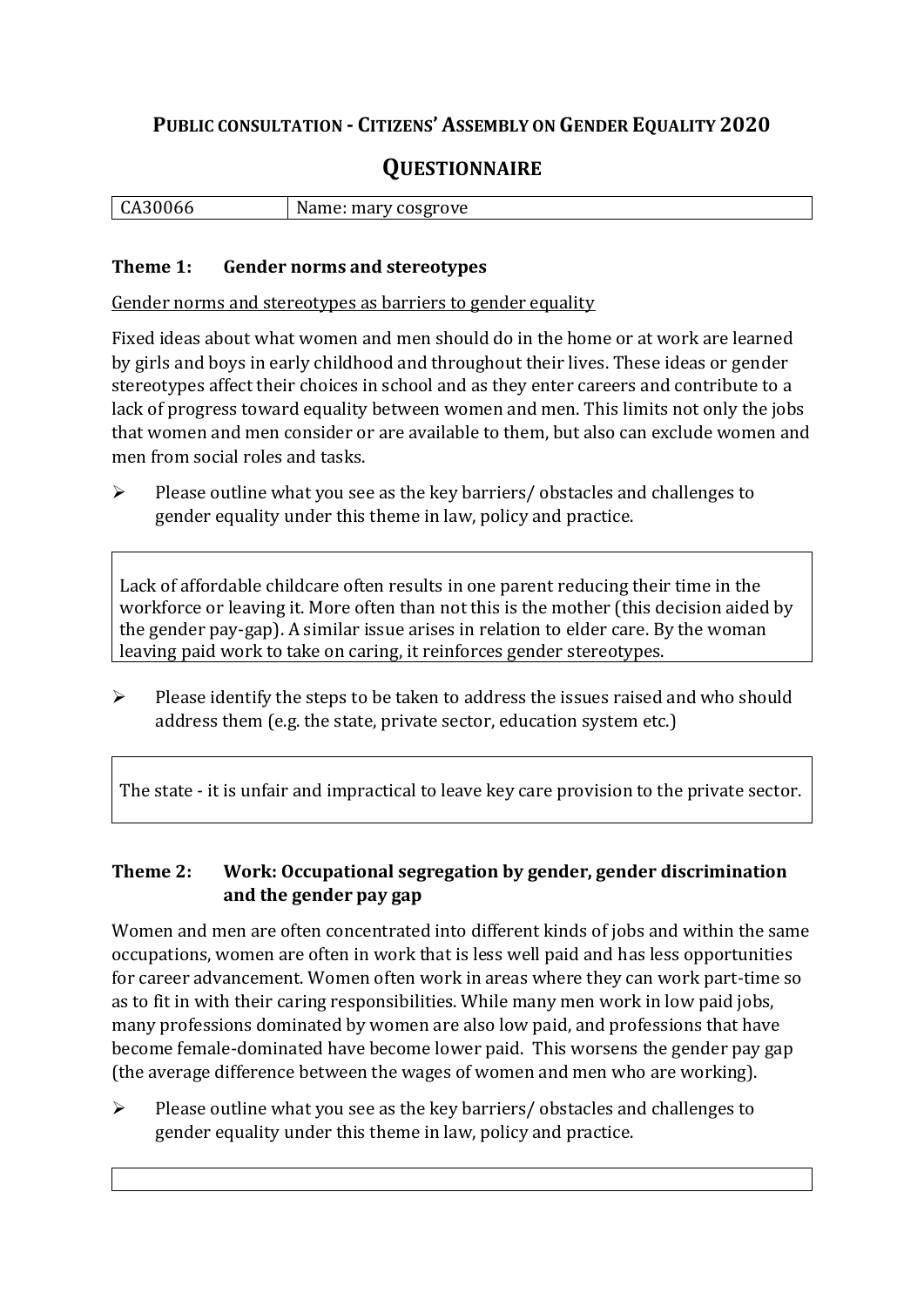Male dominated professions need to become more family friendly. Female dominated professions need to have their worth recognised more.

➢ Please identify the steps to be taken to address the issues raised and who should address them (e.g. the state, private sector, education system etc.)

The state needs to legislate for better family friendly workplaces. Larger businesses must be made publish gender pay information. There is a huge role for the education system in breaking stereotypes about various jobs - starting at primary level in terms of the resources used (including the lack of male teachers at primary level).

## **Theme 3. Care, paid and unpaid, as a social and family responsibility**

Care -- the social responsibility of care and women and men's co responsibility for care, especially within the family

Women remain disproportionately responsible for unpaid care and often work in poorly paid care work. For working parents or [lone parents,](https://aran.library.nuigalway.ie/bitstream/handle/10379/6044/Millar_and_Crosse_Activation_Report.pdf?sequence=1&isAllowed=y) balancing paid work with parenting and or caring for older and dependent adults presents significant challenges. Women are [most disadvantaged by these challenges,](https://eige.europa.eu/gender-equality-index/game/IE/W) yet men also suffer from lack of opportunities to share parenting and caring roles. Despite recent legislation and policy initiatives to support early years parental care, [inequalities in the distribution of unpaid](https://www.ihrec.ie/app/uploads/2019/07/Caring-and-Unpaid-Work-in-Ireland_Final.pdf)  [care](https://www.ihrec.ie/app/uploads/2019/07/Caring-and-Unpaid-Work-in-Ireland_Final.pdf) continue between women and men. The cost of childcare has been identified as a particular barrier to work for women alongside responsibilities of caring for older relatives and dependent adults.

➢ Please outline what you see as the key barriers/ obstacles and challenges to gender equality under this them in law, policy and practice.

The cost of childcare. Lack of services for the disabled/elderly. The gender paygap.

 $\triangleright$  Please identify the steps to be taken to address the issues raised and who should address theme (e.g. the state, private sector, education system etc.)

The state needs to provide childcare and appropriate home-based care for the elderly and disabled. The "in loco parentis" rule that makes respite hours for parents who are carers needs to go immediately. The care system (for all ages) has to stop working on the presumption that there is a woman who is expendible from the workforce who can take on most of the work.

## **Theme 4: Women's access to, and representation in, public life and decision making**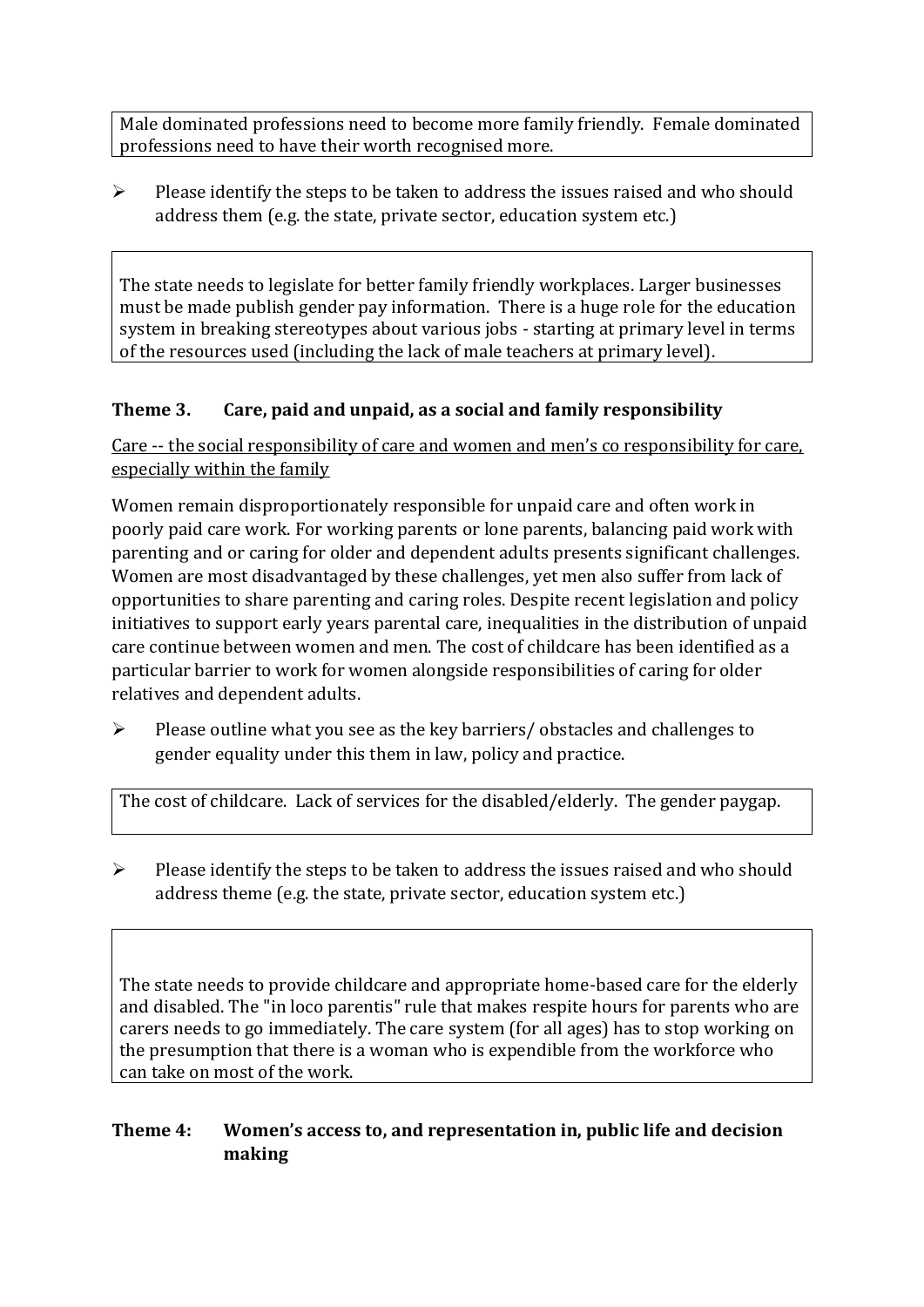Ensure women's participation and representation in decision-making and leadership in the workplace, political and public life

Women are systematically underrepresented in leadership in [economic](https://eige.europa.eu/gender-equality-index/2019/compare-countries/power/2/bar) and [political](https://eige.europa.eu/gender-equality-index/2019/compare-countries/power/1/bar)  [decision-](https://eige.europa.eu/gender-equality-index/2019/compare-countries/power/1/bar)making. Despite the introduction of a candidate gender quota (through the system of party funding) for national political office, and [initiatives](https://betterbalance.ie/) to support women's access to corporate decision-making roles, men continue to dominate leadership positions. There are also issues to be considered around how media represents women and men.

➢ Please outline what you see as the key barriers/ obstacles and challenges to gender equality under this theme in law, policy and practice.

In-built gendered perceptions of what leaders look like need to be addressed. Leadership systems (be it in politics, business or other areas) will just keep replicating themselves unless forced to change. Some areas (particularly politics) need to be made more family friendly.

➢ Please identify the steps to be taken to address the issues raised and who should address them (e.g. the state, private sector, education system etc.)

Introduce quotas and link state funds - be it for political or board positions to it. Quotas need to be linked to successful candidates for election not just numbers run.

## **5. Where does gender inequality impact most?**

To conclude we would be interested in your response to the following question: In which area do you think gender inequality matters most?

Please rank the following in order of importance, 1 being the most important:

| Paid work                | 4  |
|--------------------------|----|
| Home & family life       | 2  |
| Education                | 6  |
| Politics and public life | 3  |
| Media                    | 55 |
| Caring for others        | 1  |
| Other - please elaborate |    |